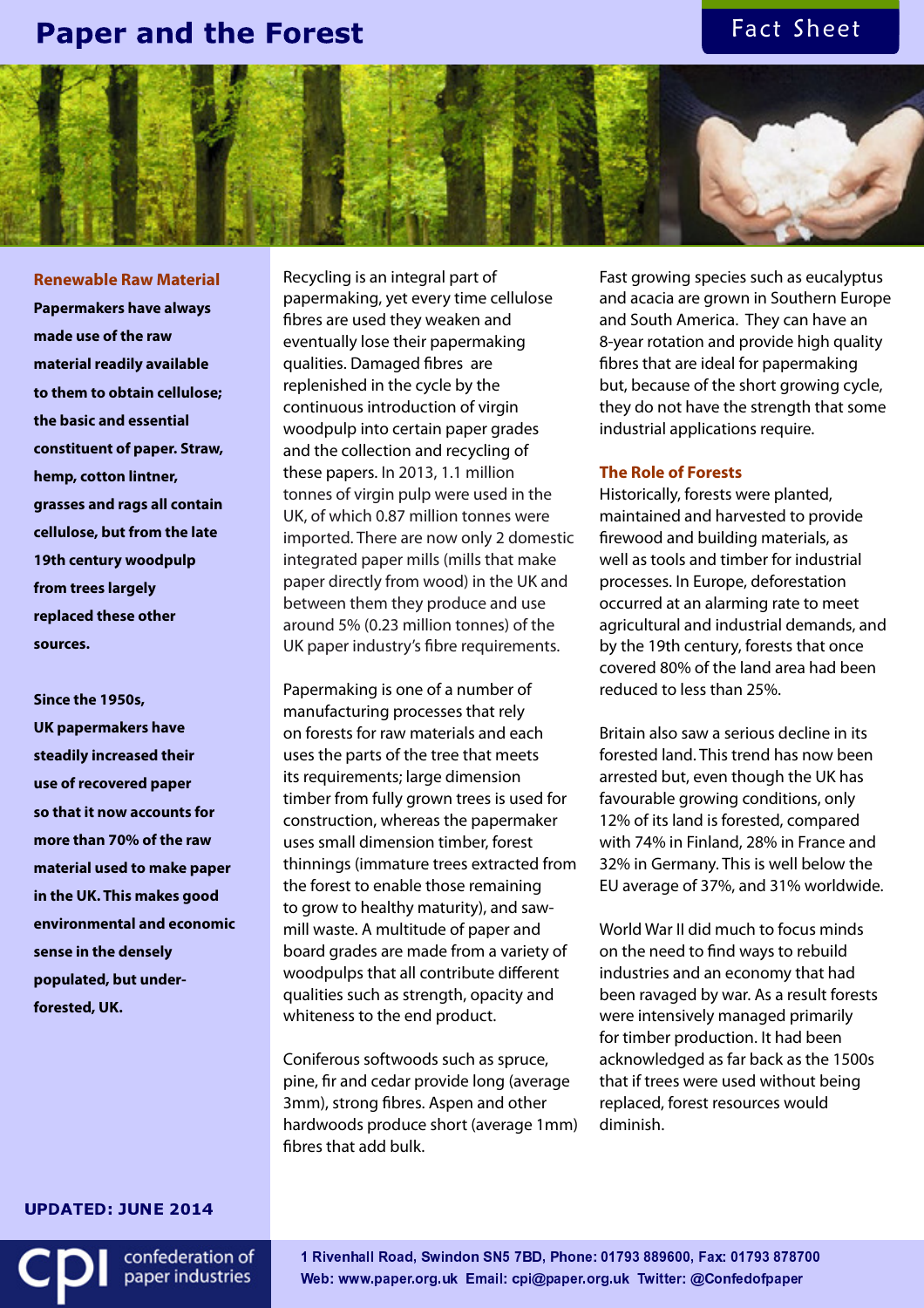# Fact Sheet

## Paper and the Forest

The post-war conception of sustainability was one of constant and continuous timber supply, and it was thought that as long as more trees were planted than were used, forests would last forever.



Since the 1970s, society's values and perceptions have changed dramatically with widespread concern about exploitation of the Earth's diminishing natural resources, in particular the destruction of tropical and other forests.

At the first World Summit in Rio in 1992 it was agreed that if sustainability was to be achieved, social and environmental values had to be given the same level of consideration as economic criteria. Subsequent meetings established criteria for sustainable forest management as well as addressing socio-economic issues. At the second World Summit in Johannesburg in 2002, the dilemma of combining economic development with environmental protection was explored, and the concept of corporate responsibility and accountability for environmental and social impacts was incorporated into the conference text and the role forests play in balancing carbon dioxide levels was acknowledged in the Kyoto Protocol.

Recognising the complexity of proper carbon accounting in forests, the 2011 Durban Climate Change Summit took forward the concept of accounting rules for greenhouse gas emissions from land use, land-use change and forestry (LULUCF) – these rules could potentially provide a link to climate change targets and recognise the value of forests in storing carbon.

Because of these, and many other initiatives, forest management objectives have broadened beyond the narrow focus of timber production. Now when a new forest is planned, or harvested trees replaced, a detailed management plan is developed covering many variables , including climate, soil, vegetation, tree type, harvesting and road and path access.

The maintenance of biological diversity is a complicated process and the same level of biodiversity cannot be maintained on every hectare of forest. Priorities will vary and will be dictated by location, forest type and age patterns, government policy, social, economic and environmental requirements, and ownership structures. There are many different types of forest, and they each make a valuable contribution to economies, the environment and to society.

The challenge is to strike a balance between economic, social and environmental requirements. Some forests will be protected for their unique eco-systems whereas multi-purpose forests will accommodate a number of activities such as commercial logging, recreational pursuits and the